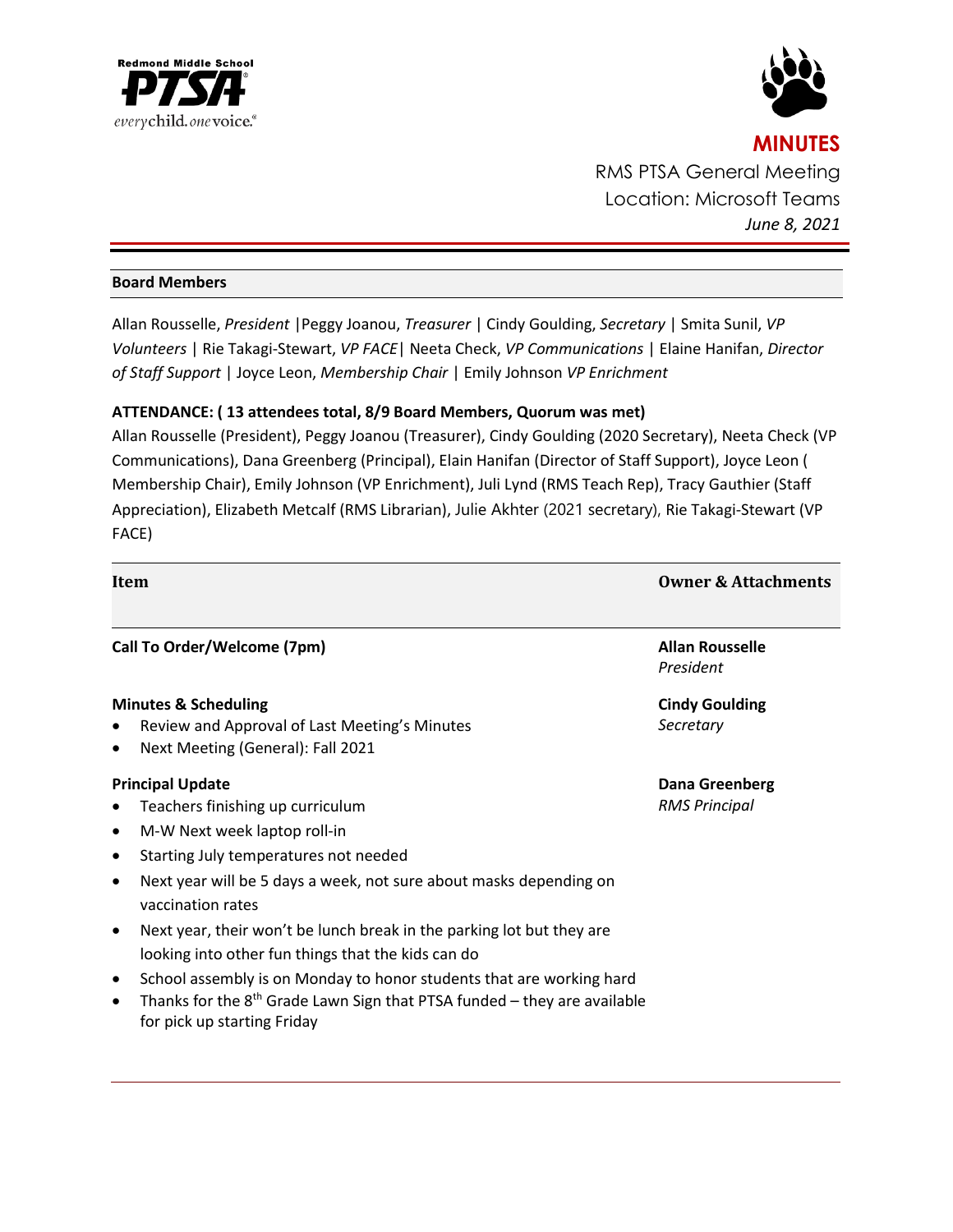



# **Item Owner & Attachments**

### **Teacher Update**

• 4 adult mannequins the PTSA funded – has a been an excellent tool to help teach the students learn CPR

# **Library Update**

- Hopefully, next year the library will be open like normal
- 13 Teams 71 students participated in Battle of the Book, tied  $2^{nd}$  for the district
- Book Circulation 2800 books
- 25 students on the student purchasing committee (choose books to buy for the library) we bought 76 books.
	- o Surveyed students in the committee with very positive results
	- o Helped Rockwell start a student purchasing committee

### **Election of 2021-2022 Board**

- Secretary read the RMS PTSA Bylaws pertaining to the election of officers
- The Nominating committee places in nomination the following

President – Allan Rousselle Secretary – Julie Akhter Treasurer – Peggy Joanou VP Volunteers – Smita Thota Co-VP Fundraising – Nomita Yadav Co-VP Fundraising – Jay Lippe Co-VP Enrichment – Emily Johnson Co-VP Enrichment – Ana Feito VP FACE – Kelly O'Brien VP Communications – Neeta Check Director of Staff Support – Elaine Hanifan Membership Chair – Joyce Leon

**Julie Lynd** *Teacher Representative*

# **Elizabeth Metcalf**

*RMS Librarian*

# **Allan Rousselle**

*President*



2021\_22 RMS PTSA Nom Com Report[25|

- Floor is opened for further nominations for president, secretary, Treasurer, VP Volunteers, Co-VP Fundraiser, Co-VP Enrichment, VP FACE, VP Communication, Director of Staff Support, Membership Chair. NO ADDITIONAL NOMINATIONS WERE MADE, and the president declared nominations closed.
- Motion #33 Elect the slate of officers as present. Vote was made by voice and Motion #33 Passed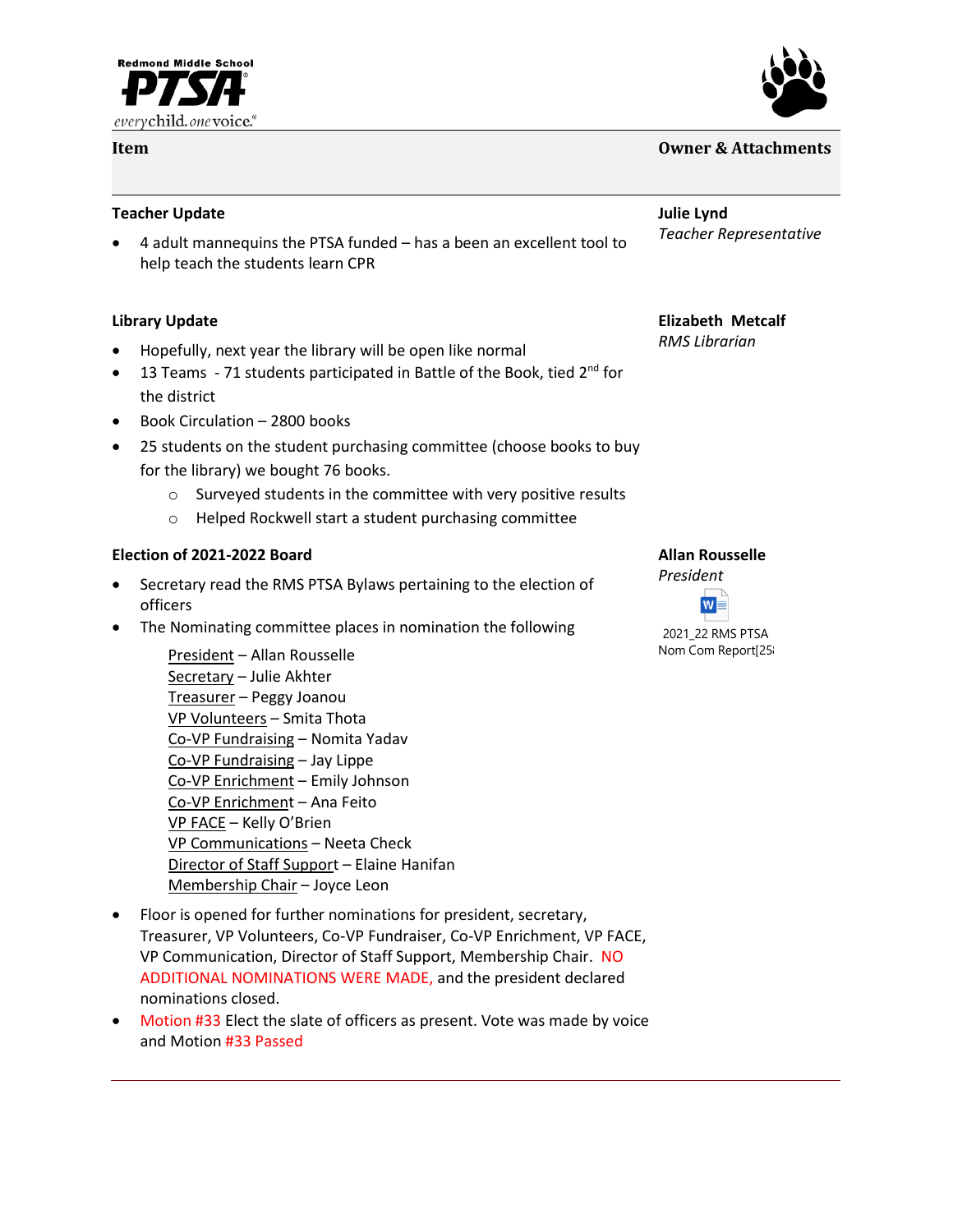



## **Item Owner & Attachments**

#### **Treasurer Report**

- Year End Financial Review Committee request for member
- 2021-2022 Budget Approval (see attached for changes) Motion #34 Accept the proposed 2021-22 budget as presented. Motion was seconded. Floor opened for discussion. Hearing no further discussion, vote was made by voice and Motion #34 Passed

#### **Communications Report**

- Last bear track goes out on June  $20<sup>th</sup>$  please submit those via the PTSA website
- Unsubscribe instructions will be sent out to all families moving on
- Newsletter will start up again the first week in August

#### **FACE Report**

• Moving along to High School and said thanks!

#### **Enrichment Report**

- Clubs are all wrapping up and spended their end of year funds. Some bought shirts, some had events.
- Both science and math clubs had highschoolers helping them so they did something for those high schoolers too

#### **Staff Support Report**

• Laptop Roll In Assistance Requested – sign up https://www.signupgenius.com/go/10c0a4fabac29a0f58-roll

#### **Membership Report**

New year starts on July  $1<sup>st</sup>$ , you can sign up starting then for membership

**Meeting Adjourned (8:01 pm) Allan Rousselle**

#### **Peggy Joanou**





Proposal.pptx

 $PDF$ May 2021 Combined Treasurer's Report.pdf

**Neeta Check** *VP Communications*

#### **Rie Takagi-Steward** *VP FACE*

**Emily Johnson** *VP Enrichment*

**Elaine Hanifan** *Dir. of Staff Support*

### **Joyce Leon** *Membership Chair*

*President*

| June 8, 2021 | <b>RMS PTSA Board Meeting</b> | 2.8.80 |
|--------------|-------------------------------|--------|
|              |                               |        |

\*This document needs to be open in the desktop version of Word to click on and view the attachments